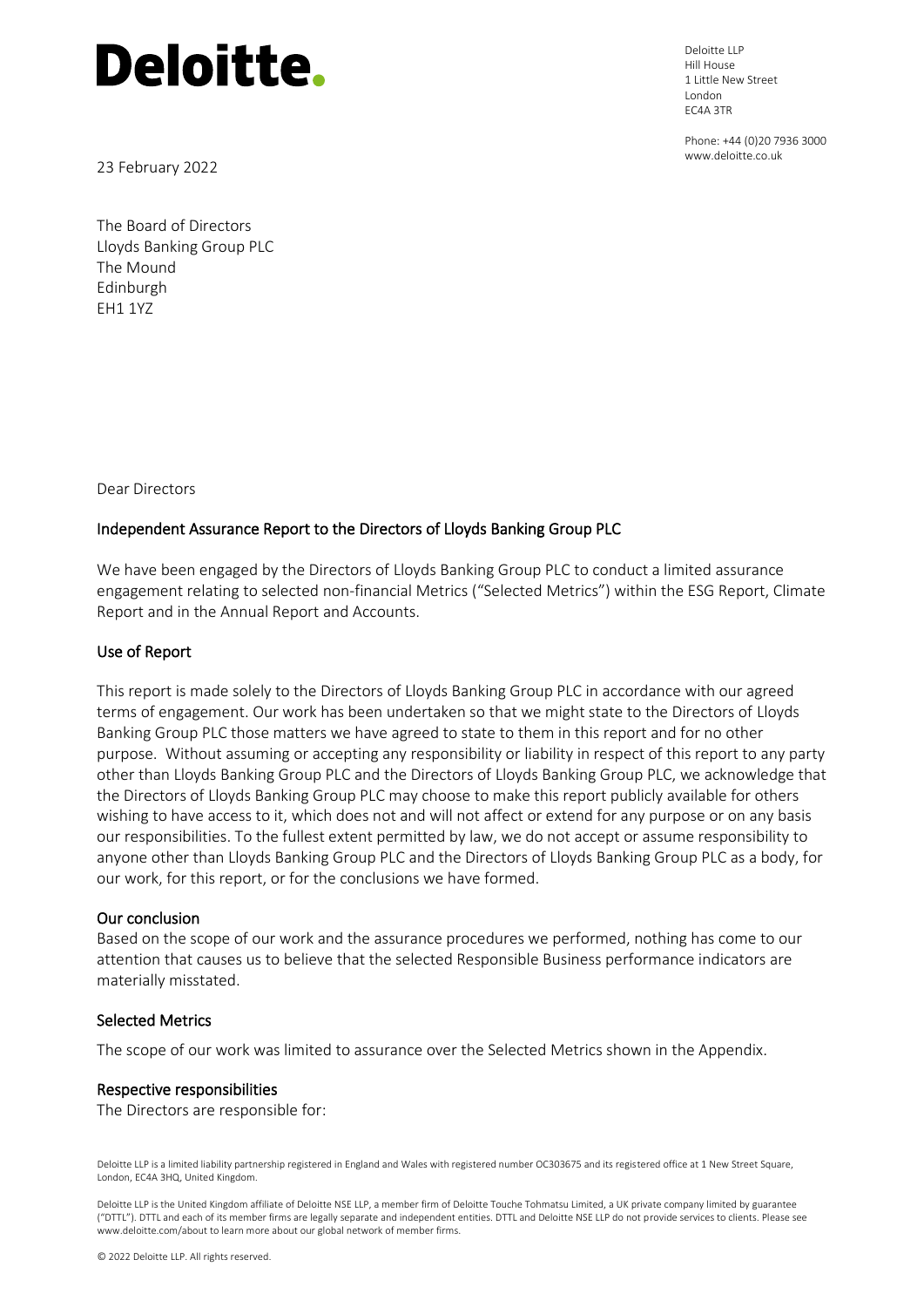- designing, implementing and maintaining internal controls over information relevant to the preparation of the Selected Metrics that is free from material misstatement, whether due to fraud or error; and
- taking reasonable steps for the prevention and detection of fraud and other irregularities.

Our responsibility is to express a conclusion on the Selected Metrics based on our procedures. We conducted our engagement in accordance with the International Standard for Assurance Engagements 3000 ("ISAE 3000") and Assurance Engagements on Greenhouse Gas Statements ("ISAE 3410") issued by the International Auditing and Assurance Standards Board (IAASB) in order to state whether anything had come to our attention that causes us to believe that the Selected Metrics have not been prepared, in all material respects, in accordance with the relevant criteria.

The procedures performed in a limited assurance engagement vary in nature and timing from, and are less in extent than for, a reasonable assurance engagement and consequently, the level of assurance obtained in a limited assurance engagement is substantially lower than the assurance that would have been obtained had a reasonable assurance engagement been performed.

Our procedures consisted primarily of:

- Performing enquiries and interviews with management to understand how the applicable criteria have been applied in the preparation of the Selected Metrics;
- Reviewing and evaluating the criteria for measurement and reporting for each of the subject matters as set out in the Reporting Criteria at [https://www.lloydsbankinggroup.com/who-we-are/responsible](https://www.lloydsbankinggroup.com/who-we-are/responsible-business/downloads.html)[business/downloads.html.](https://www.lloydsbankinggroup.com/who-we-are/responsible-business/downloads.html)
- Understanding internal controls, the quantification process and data used to prepare the Selected Metrics, the methodology for gathering qualitative information, and the process for preparing and reporting each Selected Metric;
- Inspecting documents relating to the Company's environmental performance, including board committee minutes, to understand the level of management awareness and oversight of the Selected Metrics;
- Considering the risk of material misstatement of the Selected Metrics;
- Performing procedures over the Selected Metrics at a group level including recalculation of relevant formulae used in manual calculations to assess whether the data has been appropriately consolidated;
- Verifying underlying data on a sample basis to source evidence and through virtual site visits to assess whether the data has been collected and reported in accordance with the applicable criteria; and
- Accumulating misstatements and control deficiencies identified and assessing whether material.

### Inherent limitations

Our engagement provides limited assurance as defined in ISAE 3000 and ISAE 3410. The process an organisation adopts to define, gather and report data on its non-financial performance is not subject to the formal processes adopted for financial reporting. Therefore, data of this nature is subject to variations in definitions, collection and reporting methodology, often with no consistent, accepted external standard. This may result in non-comparable information between organisations and from year to year within an organisation as methodologies develop. To support clarity in this process, Lloyds Banking Group have developed a Reporting Criteria document for 2021, which defines the scope of each assured metric and the method of calculation. It should be read together with this report, which is available at [https://www.lloydsbankinggroup.com/who-we-are/responsible-business/downloads.html.](https://www.lloydsbankinggroup.com/who-we-are/responsible-business/downloads.html)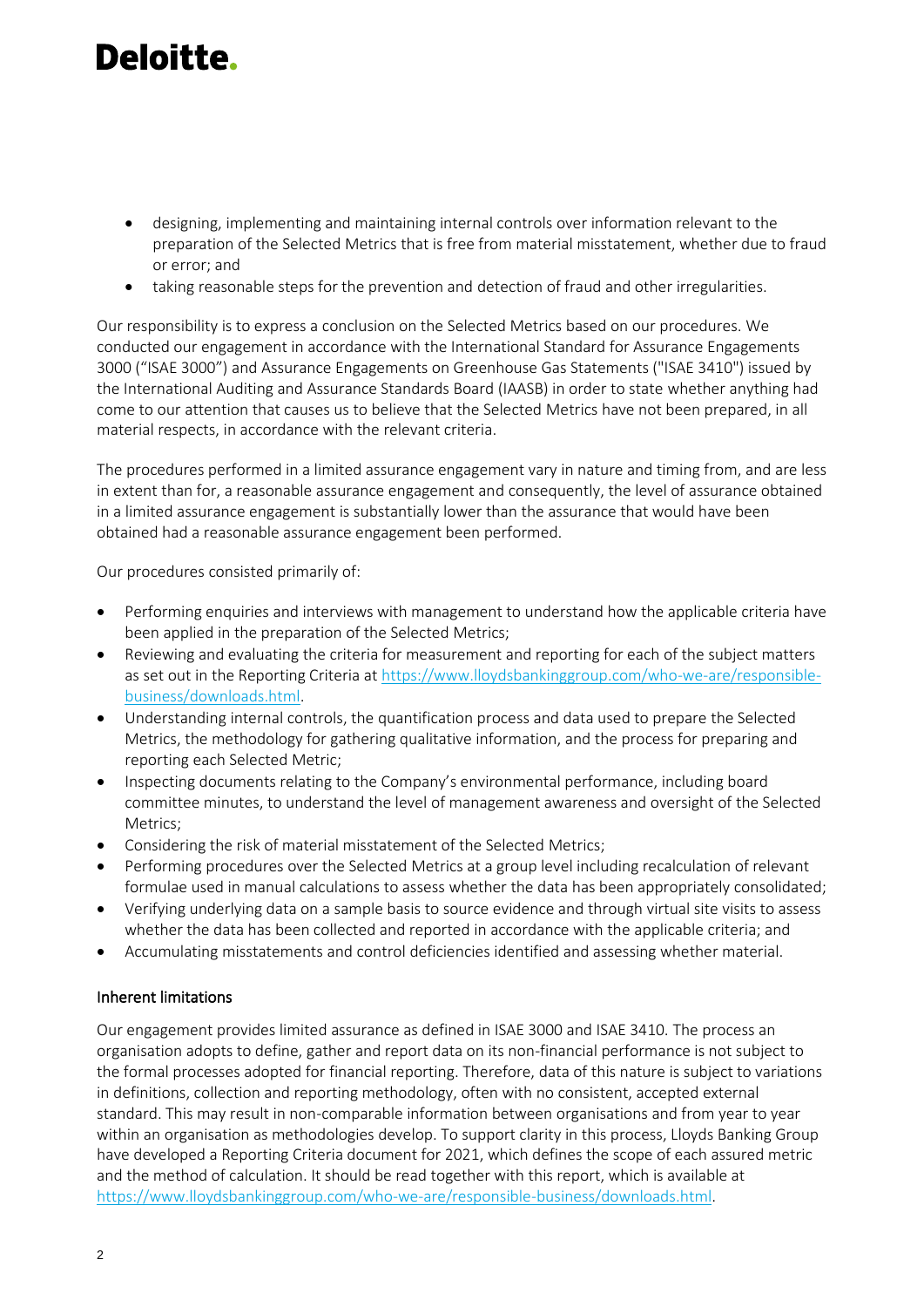Inherent limitations exist in all assurance engagements due to the selective enquiry of the information being examined. Therefore fraud, error or non-compliance may occur and not be detected.

In relation to our work performed on the Selected Metrics for 2021, we note the following specific limitation:

• Our testing did not include detailed testing of IT controls of the underlying systems used by Lloyds Banking Group and its partners to collate and report data for the Selected Metrics, nor will we seek to review systems and controls beyond those relevant to the Selected Metrics.

### Our independence and competence

We complied with Deloitte's independence policies, which address and, in certain cases, exceed the requirements of the International Ethics Standards Board for Accountants' Code of Ethics for Professional Accountants in their role as independent auditors, and in particular preclude us from taking financial, commercial, governance and ownership positions which might affect, or be perceived to affect, our independence and impartiality, and from any involvement in the preparation of the report.

We have applied the International Standard on Quality Control 1 and accordingly maintain a comprehensive system of quality control including documented policies and procedures regarding compliance with ethical requirements, professional standards and applicable legal and regulatory requirements.

Yours sincerely

Deloite LLP

Deloitte LLP London, UK 23 February 2022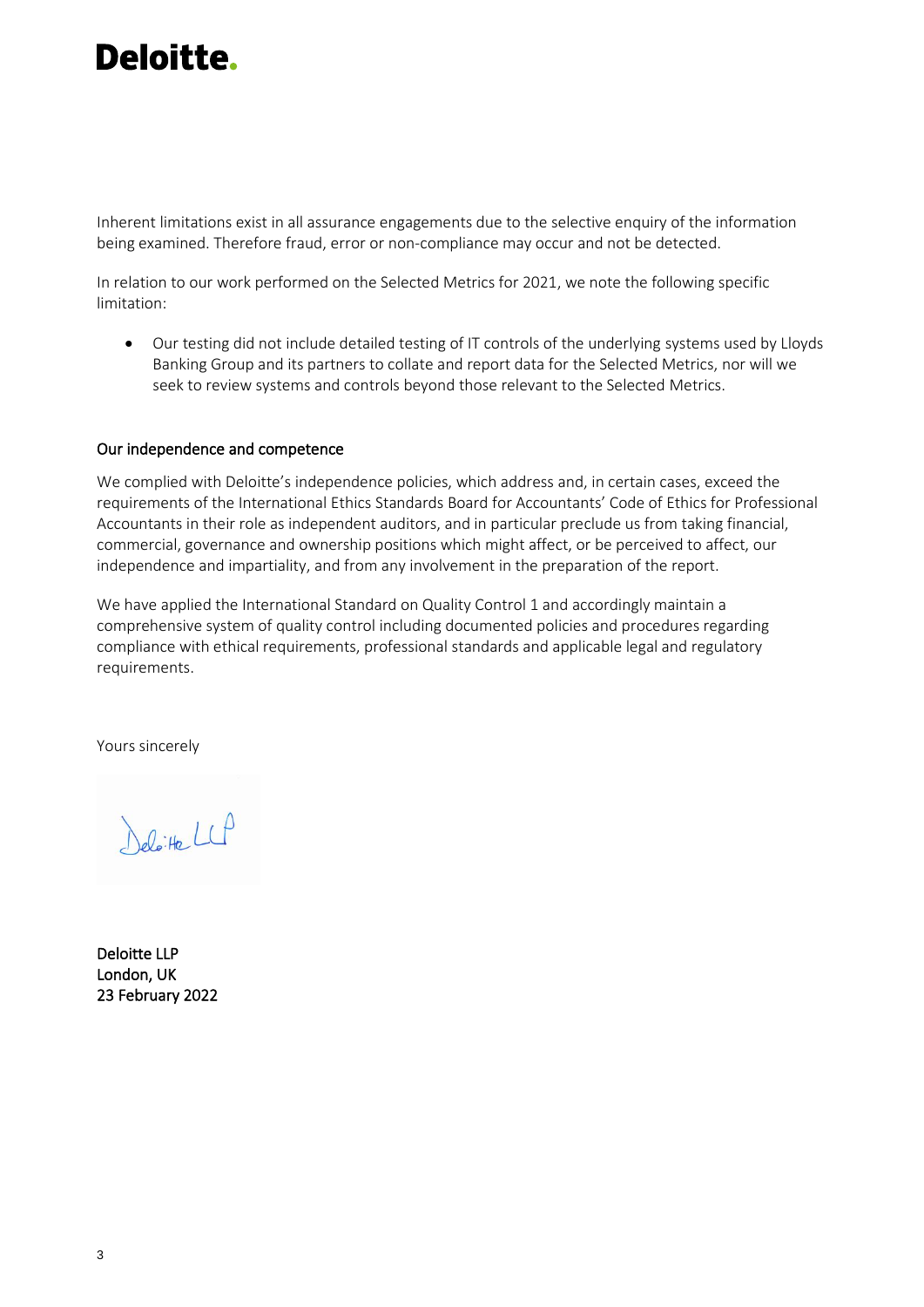### Appendix 1: Selected Metrics

For the reporting year ended 31 December 2021, the Selected Metrics are:

### Diversity and Inclusion

- % of senior roles held by women (Grades F+)
- % of all roles held by BAME colleagues
- % of senior roles held by BAME colleagues (Grades F+)

### Community Investment

- Total community investment  $(E)$ 
	- o Total cash donations (£)
	- o Total in-kind giving (£)
	- o Total employee time (£)
	- o Total management costs (£)
	- o Total leverage (£)

### Environment

- Total CO2e emissions (tCO2e) market and location based
	- o Scope 1 (tCO2e)
	- o Scope 2 (tCO2e) market and location based
	- o Scope 3 (tCO2e), comprising:
		- Waste Emissions
		- Upstream Business Travel (Rail, Air, Privately owned vehicles, Hired vehicles, Well to tank)
		- Hotels
		- Commuting
		- Tube
		- Taxis
		- Working from home
- Total energy consumption (GWh)
- Total operational waste volume (tonnes)
- Total water consumption (m3)

### Customer Support

• Number of small businesses and start-ups supported